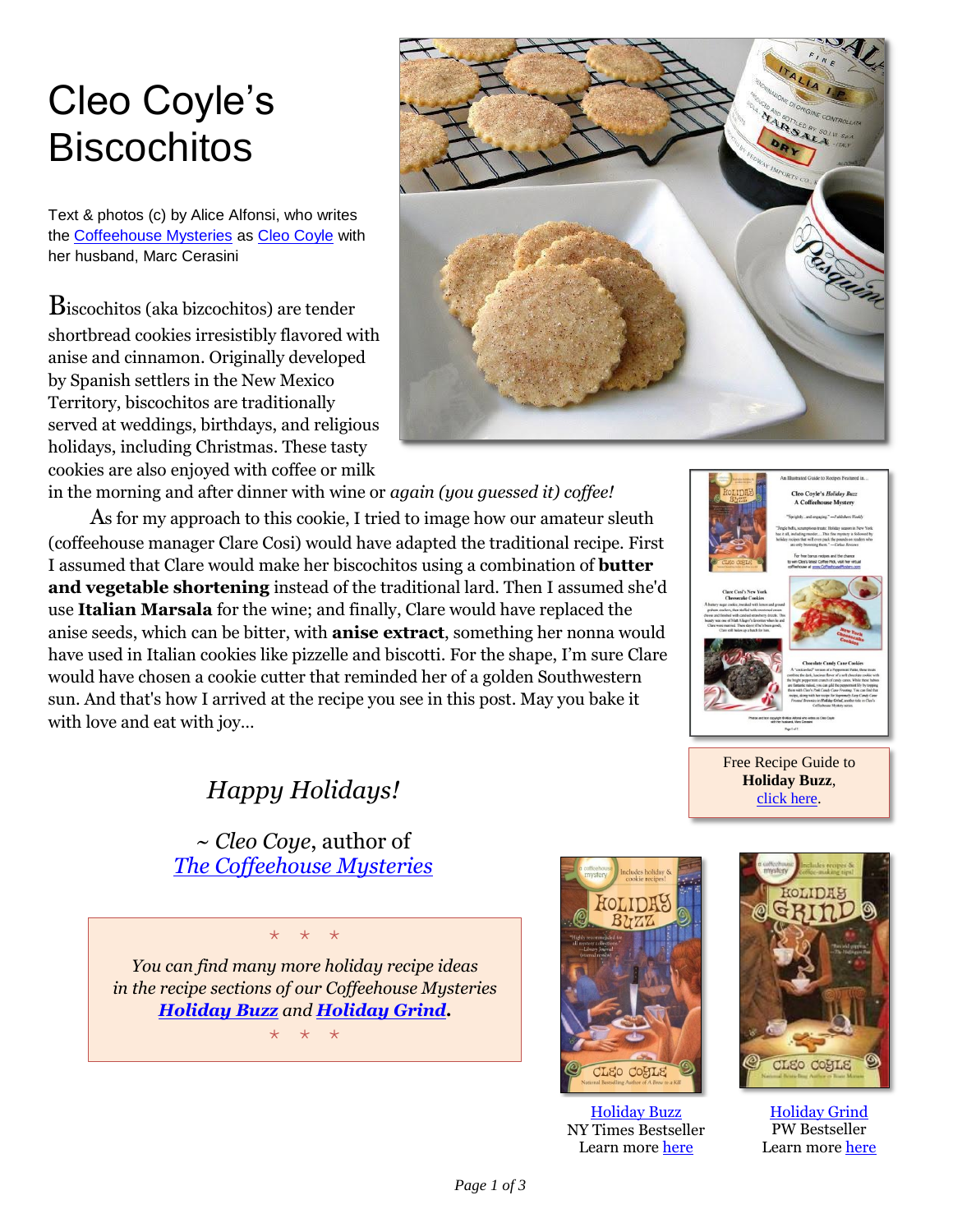## Cleo Coyle's **Biscochitos**

Text & photos (c) by Alice Alfonsi, who writes the [Coffeehouse](http://www.coffeehousemystery.com/about_coffeehouse_mystery_books.cfm) Mysteries as [Cleo Coyle](http://cleocoylebooks.com/about/) with her husband, Marc **Cerasini** 

*Makes about 6 dozen cookies of 2-inches in diameter, rolled slightly under ¼-inch in thickness (these cookies are sometimes rolled thicker, just note that they will make a smaller amount)*

## **Ingredients:**

*For dough:* ½ cup vegetable shortening ½ cup butter ¾ cup sugar Pinch of salt 1 egg, lightly beaten with fork ½ teaspoon anise extract *(increase to ¾ teaspoon for stronger anise flavor)* ¼ teaspoon of vanilla extract 3 cups flour ¼ cup Marsala (or brandy or port or wine)\*

*For cinnamon-sugar finish:*   $\frac{1}{4}$  cup sugar + 1 teaspoon cinnamon

*\*NOTE: If you do not wish to use alcohol, substitute milk or water.*

**Step 1 – Make the dough:** Cream the shortening, butter, sugar, and pinch of salt until fluffy. Blend in the egg, vanilla, anise and vanilla extracts. Mix in the flour (dough will be very dry and crumbly). Add the ¼ cup Marsala (brandy, port, or wine) and mix only until the dough comes together.

**WARNING:** Adding too much liquid at this point will toughen your cookies. If your climate is very dry and the dough is truly too dry and crumbly and needs more liquid, then add Marsala (brandy, port, or wine) in very small increments—no more than one teaspoon at a time—until the dough comes together.

**Step 2 – Chill:** Form dough into a disc, wrap in plastic, and refrigerate for at least thirty minutes, or up to 6 hours (but no longer for best results).

**Step 3 – Roll, Cut, Sprinkle, and Bake:** Preheat your oven to 350° Fahrenheit. If the dough is chilled to the point of hardness, allow it to warm. Roll the dough out **(for best results, see my tips on next page)** and cut into shapes with cookie cutters. Mix the cinnamon sugar in a bowl and generously sprinkle the cookie tops. Bake for about 10 to 13 minutes. These cookies freeze beautifully. See my notes about storage on the next page…